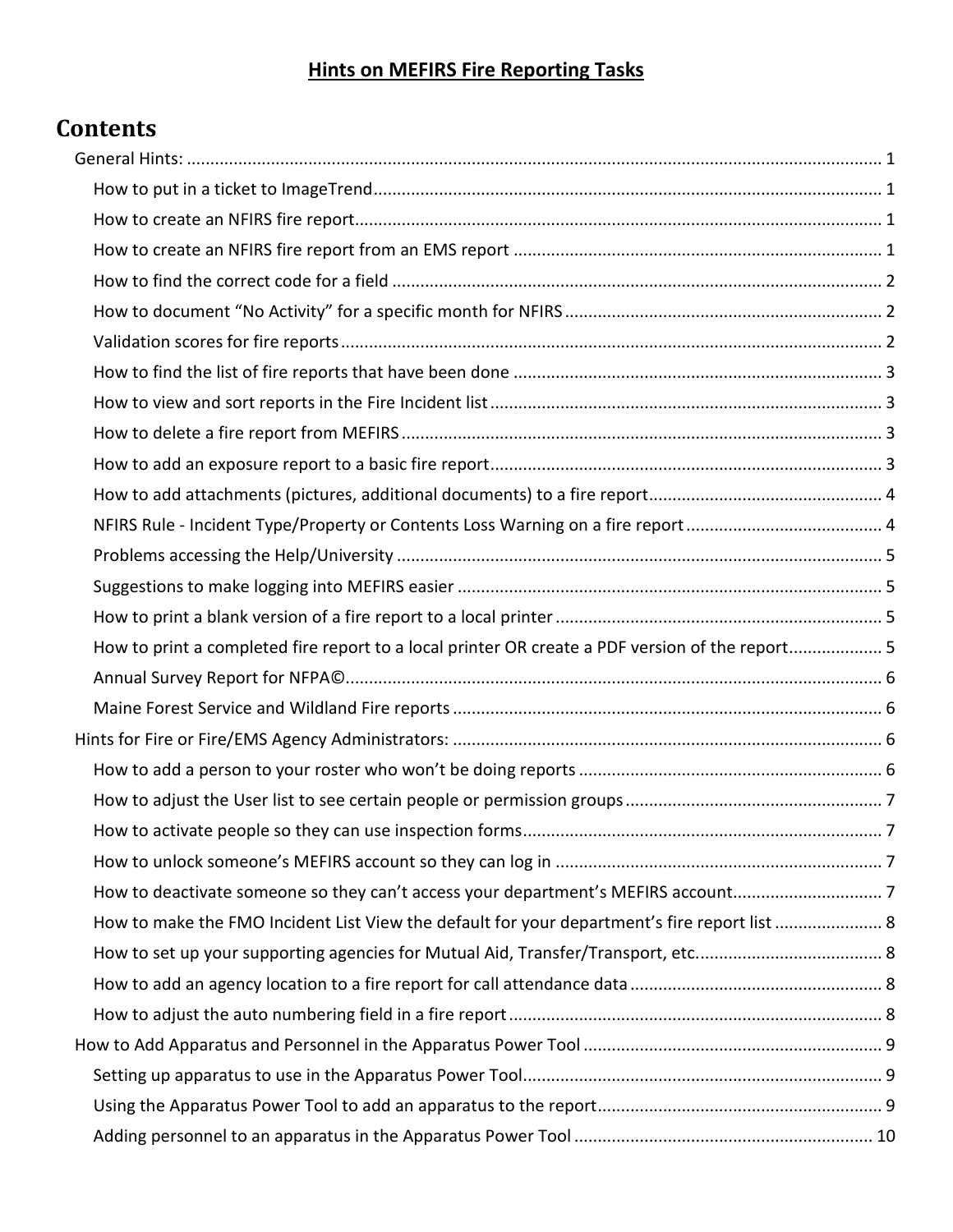|--|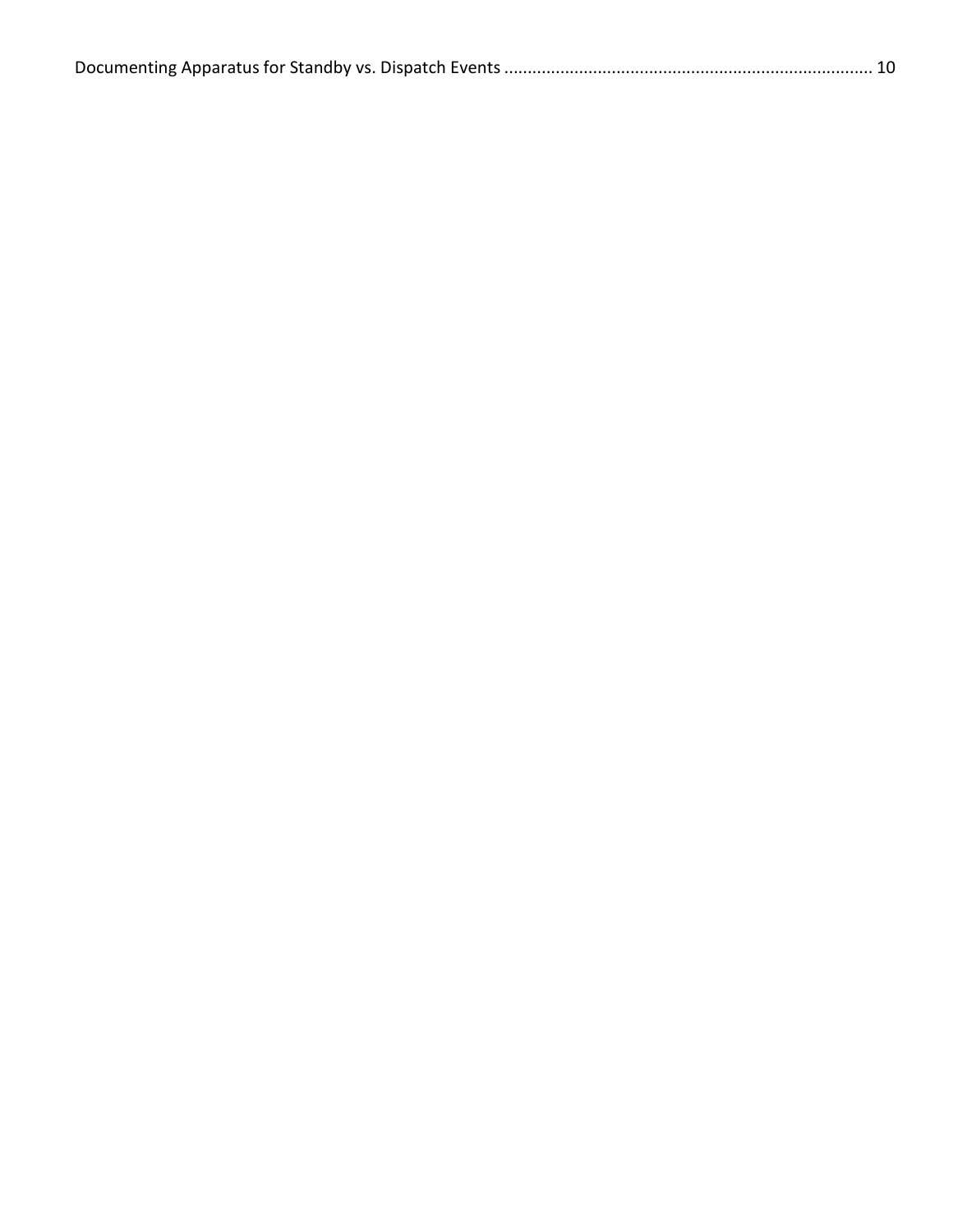## **General Hints:**

## <span id="page-2-1"></span><span id="page-2-0"></span>**How to put in a ticket to ImageTrend**

If you are having trouble with MEFIRS connectivity, you can call ImageTrend Support at 1-888-730-3255 (remember, they are 1 hour behind us because they are in Minnesota). If you experience issues with ReportWriter or have technical trouble, you can put in a ticket to ImageTrend. Once you are logged into the MEFIRS system, go to the COMMUNITY tab, then choose "Support Suite", and then click on "Submit a Ticket". Fill out the information and submit the ticket. If the icon labeled "Live Support Online" is active, you can also text message with an ImageTrend representative to get your issue resolved. They are an hour behind us, so the Live Support may be greyed out in the morning until an ImageTrend representative is online for the day.

#### <span id="page-2-2"></span>**How to create an NFIRS fire report**

- 1. Once you have logged into the system and said "yes" to the privacy warning, choose the Incidents dropdown menu and, under the "**Create New Fire**" section, choose the Fire Incident Form. \*\*If you use CAD, choose the fire form under the "**Create New Fire From CAD**" section.
- 2. The report will open with the Basic module. Fill out all required fields (fields marked in RED are required fields)
- 3. A report will be valid in the NFIRS national database when it has a score of 100.
- 4. To find validation errors that may be keeping your score below 100, click on the red Validation score at the bottom of the report. A list of Warnings and Rule errors will pop up. You can ignore Warnings (they don't take any points off the report), but Rule errors need to be fixed. Choose the arrow next to each Rule error to go to the section of the report that needs to be fixed. See information below on creating NFIRS fire reports from EMS reports.

#### <span id="page-2-3"></span>**How to create an NFIRS fire report from an EMS report**

In an EMS report, click on the **Menu** button at the bottom of the screen (it has 4 horizontal lines).

- 1. Choose "Associate Fire report from EMS Report". This will create a partially-completed NFIRS fire report, and the system will show you a small box with the NFIRS fire report information listed.
- 2. Click on the arrow on the right side of the box, and you will be taken directly to the new NFIRS fire report. Complete the report by filling in the red-flagged fields. If the **EMS module is red**, click on it and then click on the Patient table that is outlined in RED, and fill in the RED Patient Number for that individual patient (NFIRS wants to count the number of patients in a report). The format will be 1, 2, etc.
- 3. Also, if there are more than one Apparatus on the call, the additional Apparatus need to be added into the Apparatus Power Tool (if your department is using it). The Tool will not be red-flagged because the vehicle in the EMS report has already been added. Choose the green "**SAVE**" button when you are done.
- 4. You can go back to the EMS side of the system by going up to the top of your account and choose "View Existing EMS" under your Incidents tab.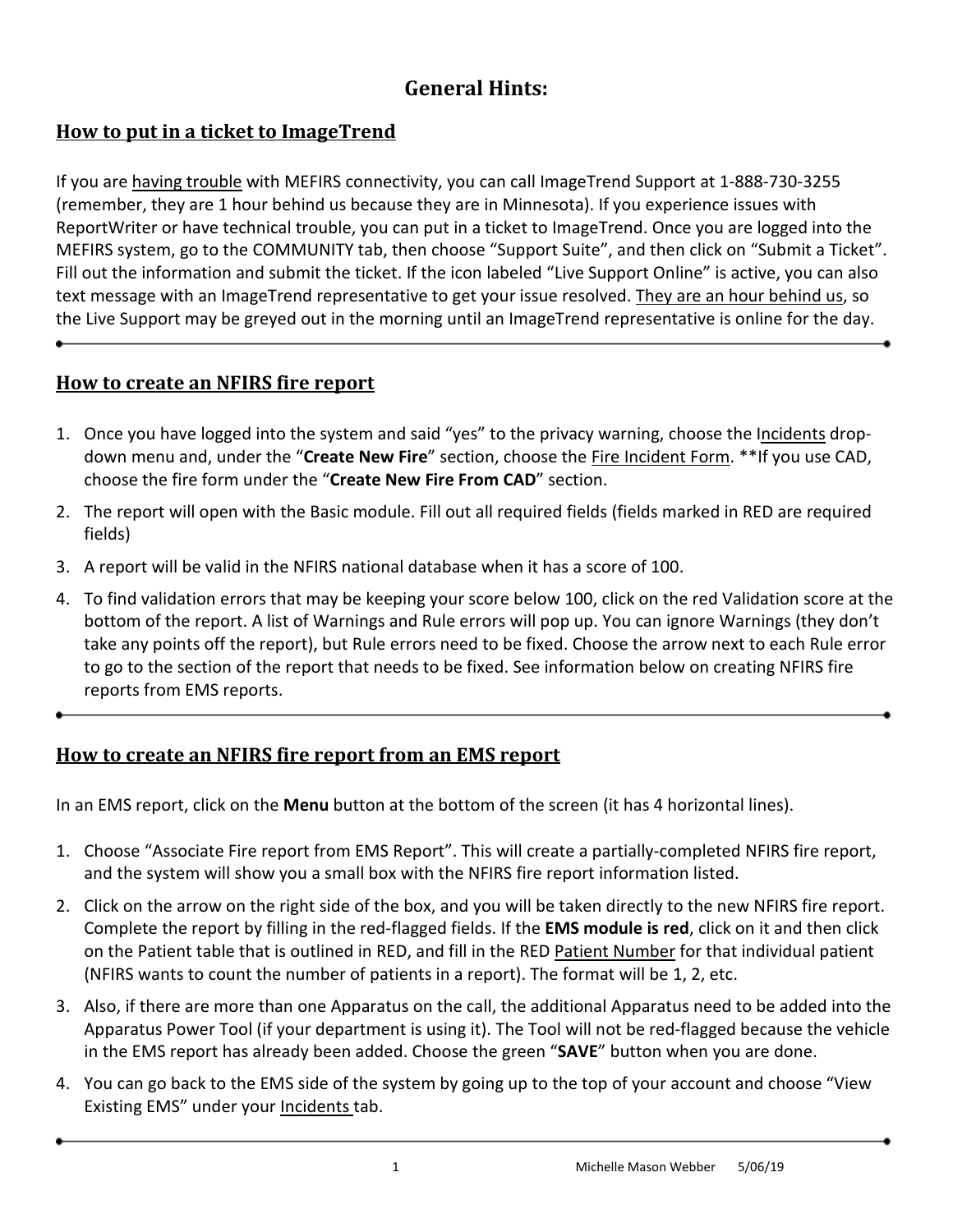#### <span id="page-3-0"></span>**How to find the correct code for a field**

There are 3 ways you can find the correct code to use in fields with dropdown menus:

- 1. Type in the NFIRS code number and the system will pull up a short list of codes that have that number in them Example: type in "111" to find NFIRS code 111-Building fire
- 2. Type part of the code description in the field, and the system will pull up a short list of codes that have that term in their description. Example: type in "building" to find NFIRS code 111-Building Fire.
- 3. If you want to see a category list, click on the button containing horizontal lines next to the field. A list of categories will pop up on the left side of the screen. Search through the panels by using the arrows, until you find the code you want, and choose it. The code will show up in the field.
- \*\*\* Note: if you want to choose "Undetermined" or "None" for a field, choose the button next to the field that has a black circle with a white line in it.

#### <span id="page-3-1"></span>**How to document "No Activity" for a specific month for NFIRS**

- 1. In the tab with your agency's name on it, open the dropdown menu and choose "Agency Information"
- 2. Choose the tab named "No Incidents to Report"
- 3. Under the section called "No Fire Incidents" choose the "**+ New**" button
- 4. Select the year and the month for which you want to document "No Activity", and choose the  $\leq$  OK button on the right side of the section
- 5. Choose the green "**SAVE**" button when you are done.

#### <span id="page-3-2"></span>**Validation scores for fire reports**

Only reports with a score of 100 will export to the national NFIRS database as a valid report. You can check your report for errors, if your score is < 100, by clicking on the validation score at the bottom of the report when it is open. A list of errors will pop up, and you can click on the arrow next to each error so you can be taken to the section of the report that has the error. Fields that have errors will have red tabs or borders. **NOTE for departments that create an NFIRS report from an EMS report:** once you create your NFIRS report, you are not done yet. You must go into the NFIRS report and finish filling out some fields that NFIRS needs: this includes the Patient Number. If the **EMS module is red**, click on it and then click on the Patient table that is outlined in RED, and fill in the RED Patient Number for that individual patient (NFIRS wants to count the number of patients in a report). The format will be 001, 002, etc. You can see this error description when you click on the report score and the error list appears. Make sure to hit the green "**SAVE**" button when you are done.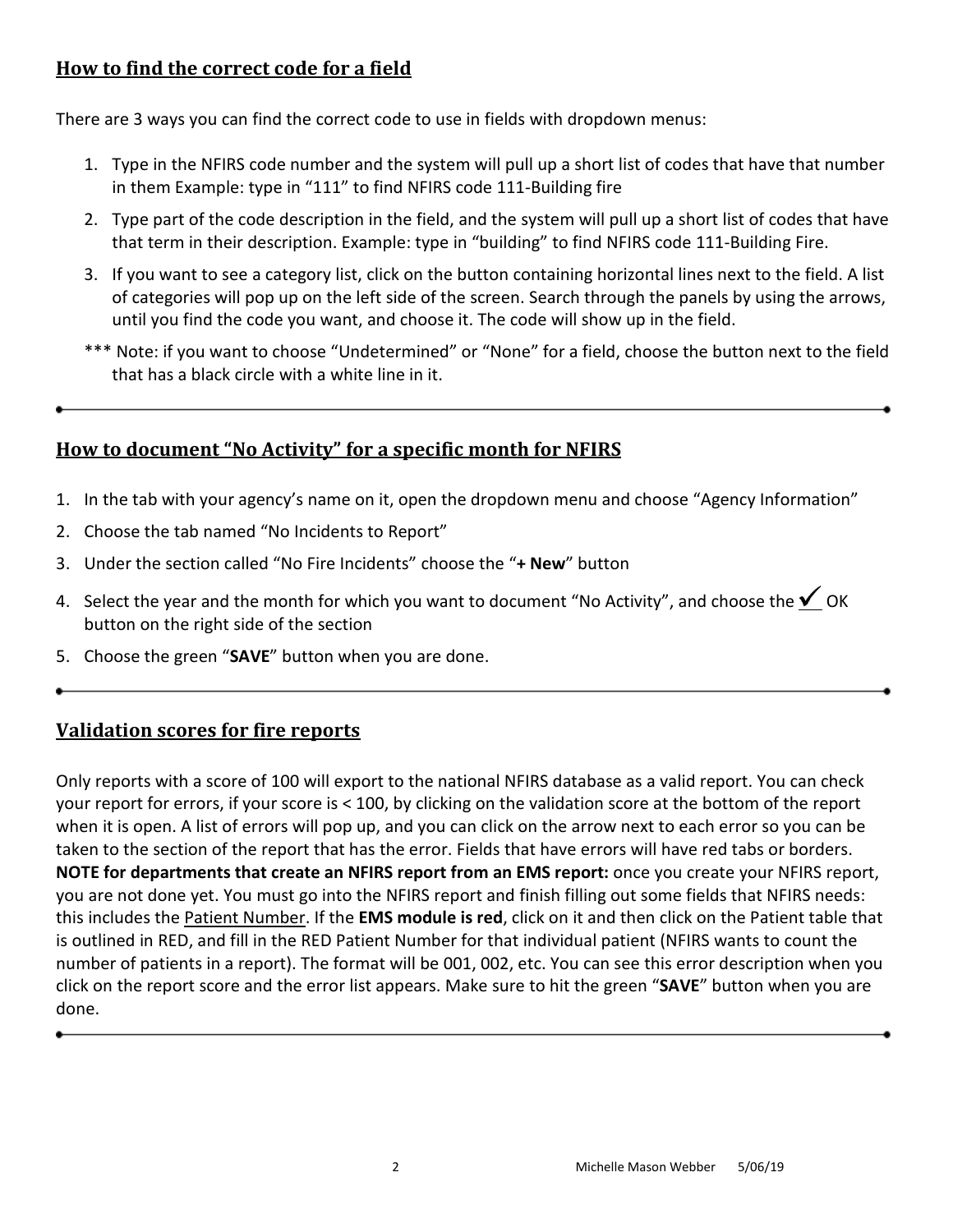#### <span id="page-4-0"></span>**How to find the list of fire reports that have been done**

Once you have logged into the system and said "yes" to the privacy warning, choose the INCIDENTS dropdown menu and, under the "**View Existing**" section on the left side of the screen, choose the Fire link. \*\* If you use CAD, under the "**View CAD**" section, choose the Fire or Field Incident Cloud link.

#### <span id="page-4-1"></span>**How to view and sort reports in the Fire Incident list**

Click on the "X" next to the *Incident Date* range to clear the dates, which will create a full list of your reports, and then click the blue **GO** button. You can use the **Order By** fields to sort reports. If you created a report but can't see it in the incident list, it may not have an Incident Date in it, so the system doesn't know where to put it. You can find these unfinished reports by doing the "X" step mentioned earlier, then in the **Order By** fields, choose "Incident Date" and "Ascending", then select the blue **GO** button. This should make the reports with no Incident Dates float to the top of your list. You can choose "Descending" instead, to find "time-travel" dates that show years in the future. You can look for a specific report by doing the "X" step mentioned earlier, then put in the department's Incident Number in the upper right search field and click the blue **GO** button next to it. You can also search using the NFIRS Incident # field.

#### <span id="page-4-2"></span>**How to delete a fire report from MEFIRS**

- 1. Open your department's list of reports by going to "Incidents/View Existing Fire".
- 2. Find the correct report in the Fire Incident List.
- 3. Click the **Arrow** button on the right side of the report's row. The report will open in a new tab in Google Chrome.
- 4. Click on the **Menu** button at the bottom of the screen (it has 4 horizontal lines). Choose "**Delete**".
- 5. Choose "**Delete**" again when the system asks if you really want to delete it. The report will be deleted and you must close the tab you are in so you can return to the Fire Incident List. You may need to refresh your list search by choosing the blue "GO" button to have the deleted report removed from the incident list.

#### <span id="page-4-3"></span>**How to add an exposure report to a basic fire report**

An **Exposure** is defined as a fire that results from an original fire in a building, structure or vehicle. Example: if a building fire sets a truck on fire, the truck fire is an **exposure** fire from the **original** building fire. Exposure reports have the same Incident Number as the original report, but each exposure report has its own Exposure Number, starting with "001". The original report ALWAYS has an Exposure Number of 0.

To create an exposure report from an original report in MEFIRS, create and save the original report. Then click the **Menu** button at the bottom of the report (**it has 4 horizontal lines**) and choose "Add Exposure". You will see a Basic module appear with some fields pre-populated (exposure #, Incident Date and Incident #). Fill in the red areas. If it's a building or vehicle exposure, the Fire module will show up and you can choose "Heat Source" as codes **82, 83, or 84** (these are associated with heat spread from another fire). The "Cause of Ignition" will be **0-Cause, other** if it's an exposure fire (ImageTrend chose this code for this field when it's an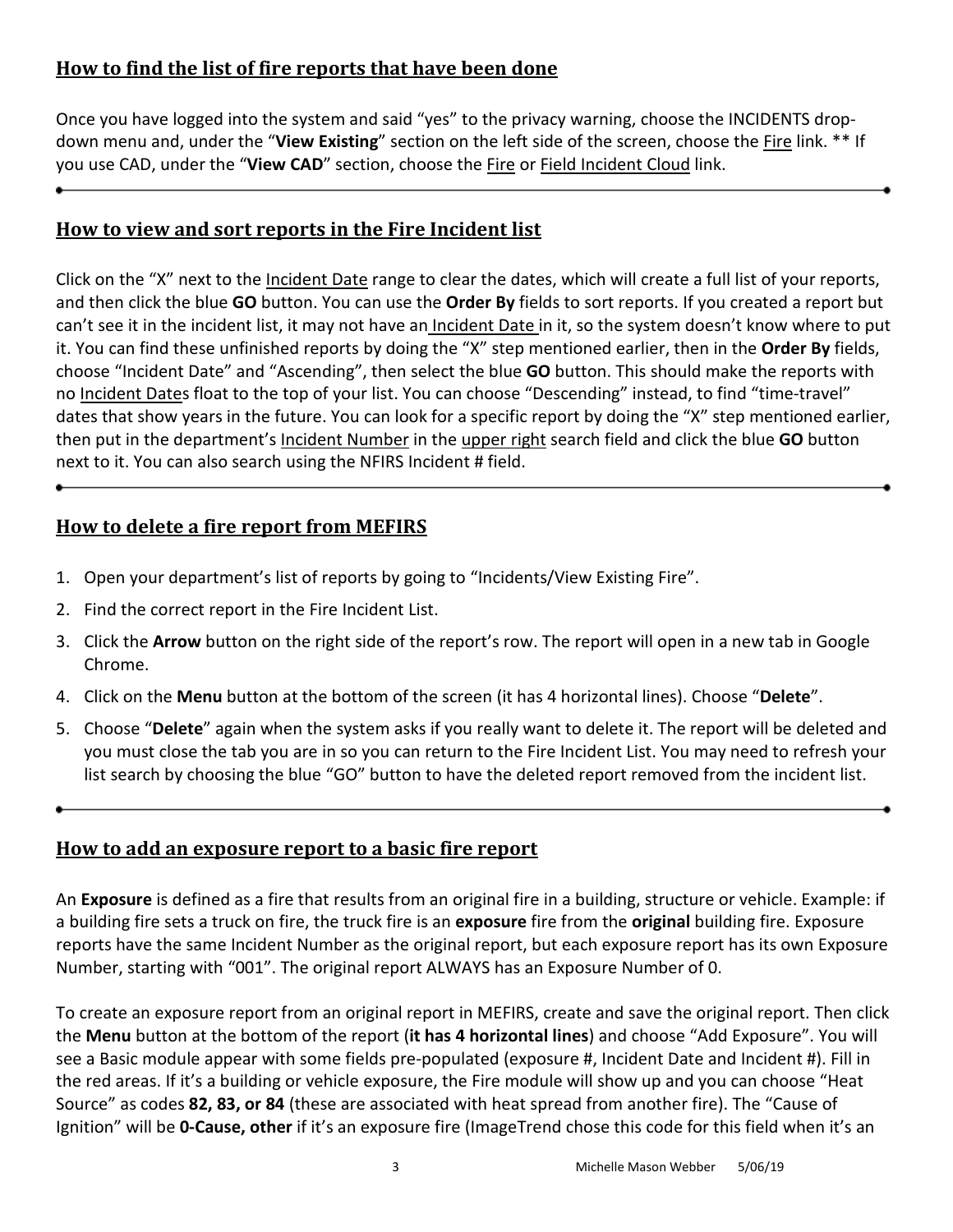exposure report). The "Factors Contributing to Ignition" will be **71-Exposure Fire**. Then make sure to hit the green "**SAVE**" button when you are done. When you look at your list of incidents, you will see two (or more) listings for the same incident (the basic report and the exposure report(s)).

#### <span id="page-5-0"></span>**How to add attachments (pictures, additional documents) to a fire report**

- 1. Open your department's list of reports by going to "Incidents/View Existing Fire".
- 2. Find the correct report in the Fire Incident List.
- 3. Click the **Arrow** button on the right side of the report's row. The report will open.
- 4. Click on the **Menu** button at the bottom (it has 4 horizontal lines). Choose "**Attachments**".
- 5. Choose the "**+ Add New**" button
- 6. Choose the "**Browse**" button
- 7. Browse to where the picture or document is located on your computer. Choose the file, and then choose the "**Open**" button at the bottom of the screen.
- 8. The screen will go back to your fire report, and you will see the new file listed in the Attachment list. Choose the "**OK**" button under the listed file if it's the one you want to add to the report.
- 9. The list will change and you will see a yellow "**Pending**" tab under the new file on the list. Choose the "**OK**" button at the bottom of the list.
- 10. An "Incident Saving Progress" screen will appear, and will show that it's uploading the file. Don't leave this screen until it disappears.
- 11. When the screen disappears, that means the file has been uploaded and attached to your report. You can check by choosing the "**Menu**" button, then go to "**Attachments**" and look for the file in the list.

## <span id="page-5-1"></span>**NFIRS Rule - Incident Type/Property or Contents Loss Warning on a fire report**

Those errors are **Warnings**, which **don't** keep a report from being valid. Michelle made a visibility rule that would hide the Property/Contents losses and Pre-Incident values if the incident doesn't involve a structure or vehicle fire. We are having problems with people inserting inappropriate values into reports: for example, into a motor vehicle accident with no injuries. The Property/Contents fields are applied to **structure/vehicle fires only**. The insurance industry generally accounts for the two categories in the following manner:

**Property Loss** = the structure of the home or building, attached out-buildings and anything permanently attached to the structure. For vehicles, it's the \$ loss of the vehicle itself (example: a semi's cargo trailer)

**Contents Loss** = Items within the home or building or, for vehicles, the contents within the vehicle (example: the contents of a semi's cargo trailer). **This includes contents damaged by fire, smoke, water and overhaul**.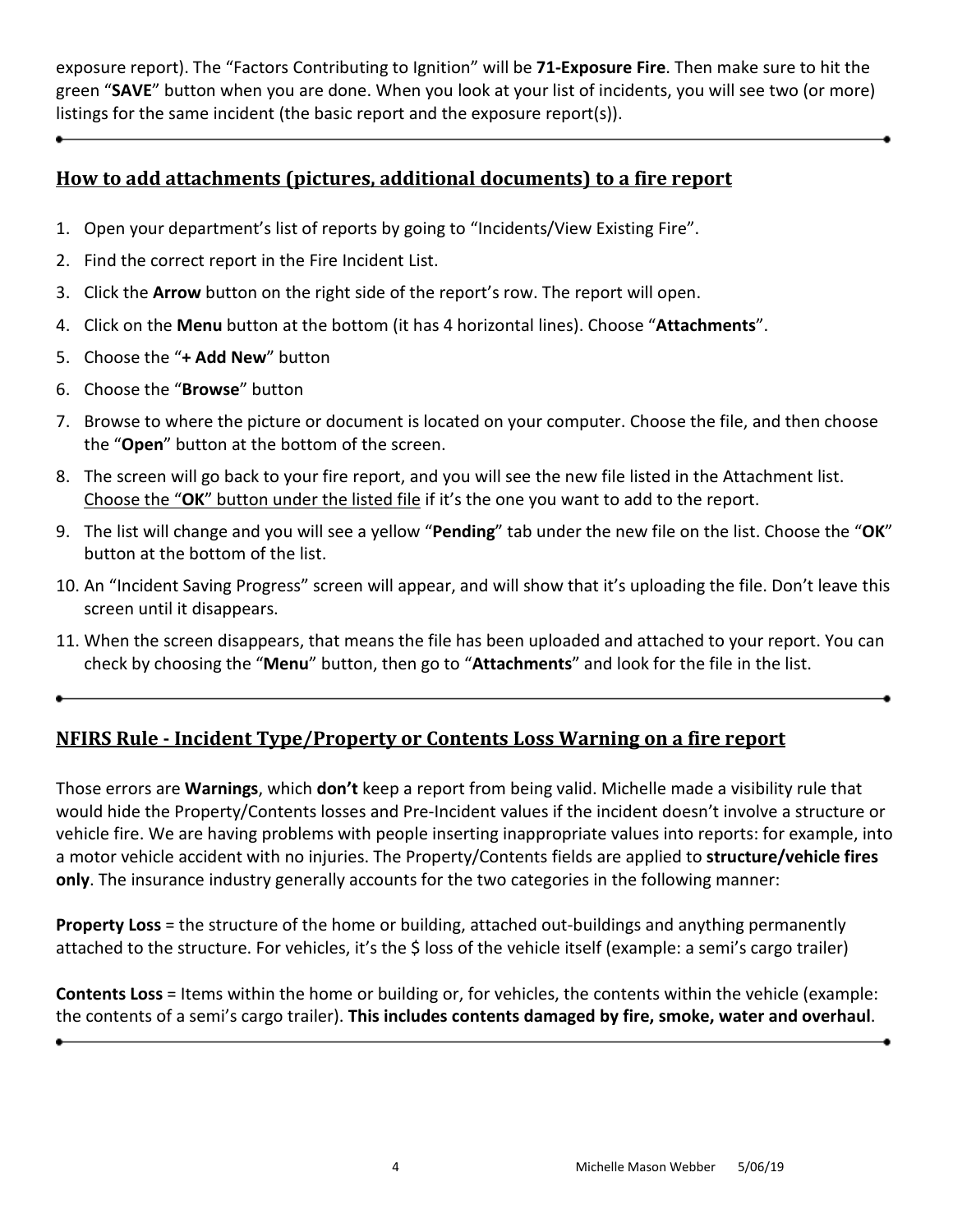### <span id="page-6-0"></span>**Problems accessing the Help/University**

If people can't get to the Help/University part of the system, they have to disengage their popup-blocker in the browser they are using.

#### <span id="page-6-1"></span>**Suggestions to make logging into MEFIRS easier**

ImageTrend recommends that people use **ONE browser on each computer** to access MEFIRS, so there won't be conflict between the different browser's caches (a "cache" is a place on your computer where a browser temporarily stores files downloaded to display websites). ImageTrend (and we) recommend using just **Google Chrome** to access MEFIRS. Our site works best with Chrome and, if everyone uses Chrome to access MEFIRS on a computer, there won't be conflicts between browser caches.

Sometimes glitches happen when trying to access a webpage, which can store weird files in your internet browsing history. You can **clear browsing history** to remove the stored files that get you to favorite sites quickly, which will also remove the weird files. If you use Windows on your computer, you can go to the Start button/Control Panel/Internet Options. Then click "Delete" under Browsing History: a box will pop up, listing the items that will be deleted. You can choose what items you want to delete, then click "Delete". Once the delete process is completed, try to access MEFIRS again.

#### <span id="page-6-2"></span>**How to print a blank version of a fire report to a local printer**

- 1. Under "Incidents", choose the "Create New Fire Run Report" to open a blank report.
- 2. At the top of the screen, choose the blue "Printer" button.
- 3. A little screen will pop up where you can click on the modules you want to print, then click "OK".
- 4. The form will open in a new tab in Google Chrome: click on the 3 vertical dots at the upper right side of the screen, and choose "Print".
- 5. You should see a screen that allows you to adjust print settings and print to a local printer.

<span id="page-6-3"></span>

## **How to print a completed fire report to a local printer OR create a PDF version of the report**

- 1. To **Print** the report, under "Incidents", choose "View Existing Fire".
- 2. Find the correct report in the Fire Incident List.
- 3. Click the **Printer** button on the right side of the report's row.
- 4. A little screen will pop up where you can click on the modules you want to print, then click the "Print" button.

**4.a**---- If you want to make a **PDF version** of the report, click the "PDF" button so you can save a PDF to your computer. When the PDF opens, hover your mouse at the top of the screen, choose the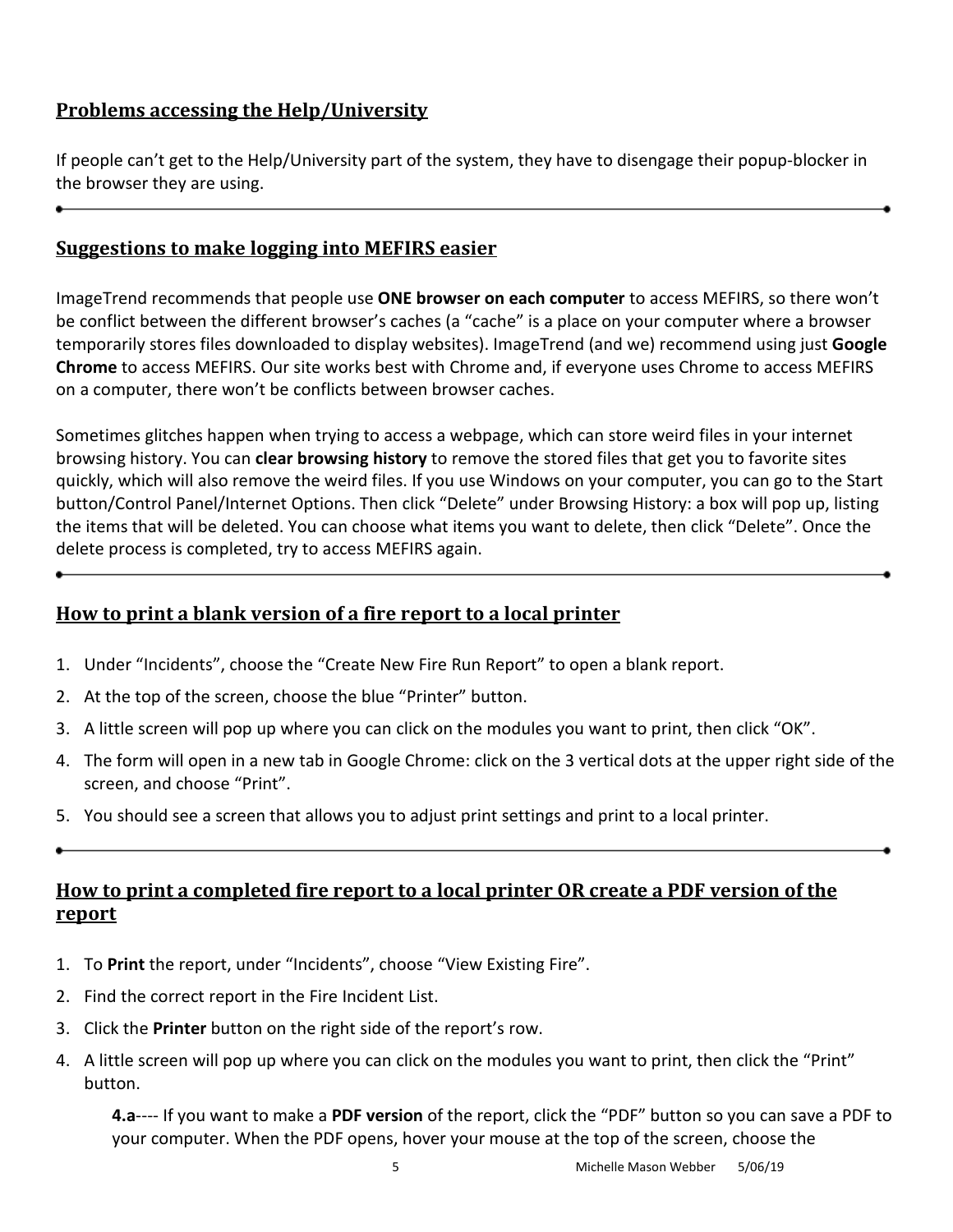"Download" icon (a down arrow with a line under it), and choose where you want to save the PDF on your computer.

5. The form will open in a new tab in Google Chrome: click on the 3 vertical dots at the upper right side of the screen, and choose "Print". You should see a screen that allows you to adjust print settings and print to a local printer.

#### <span id="page-7-0"></span>**Annual Survey Report for NFPA©**

ImageTrend has created a canned report that will pull data for the NFPA© Annual Survey. To find it:

- 1. Go to "Tools"-**Report Writer**
- 2. In the list on the left side, look for the "**ImageTrend Reports**" section
- 3. Open the folder named "**Fire Annual Survey**"
- 4. Choose the report named "**Annual Survey for NFPA**" (should be the first one in that folder)
- 5. Fill in the dates and your department's name, then hit "Generate Report" at the bottom of the page.

#### <span id="page-7-1"></span>**Maine Forest Service and Wildland Fire reports**

The Maine Forest Service has joined MEFIRS to document their fires and to view any fire department reports that involve Wildlands. **A critical part of this reporting is the answer you give to the Basic module/Location panel's question "Is this location identified only by latitude/longitude?" This question will only show up if the Incident Type is one of the following codes: 140-143, 160, 170-173, 561, 622, 631 or 632.**

If you have any type of a street address (or near a street address) for your incident location, then choose **NO** for this question. If you have only latitude/longitude coordinates for the location, choose **YES**. Forest Rangers will be answering YES to this question most often, because they have the best chance of being in a remote location found only by using latitude/longitude coordinates.

Forest Rangers have "read-only" permissions to view fire department Wildland reports: they will be able to link their reports to a department's report within their section of MEFIRS (you won't be able to see their linked report). The Maine Forest Service will be happy to share their reports with a fire department, but they will have to email it to you. They cannot provide direct access in MEFIRS to their linked report because of law enforcement concerns. Please contact your local Forest Ranger if you need a copy of their report.

## **Hints for Fire or Fire/EMS Agency Administrators:**

#### <span id="page-7-3"></span><span id="page-7-2"></span>**How to add a person to your roster who won't be doing reports**

In the **Account Details** tab of the person's MEFIRS account, set their Permission Group as "Driver". This will allow the person to show up on a fire run form, but they won't be able to create run reports. Make sure to hit the green "**SAVE**" button when you are done.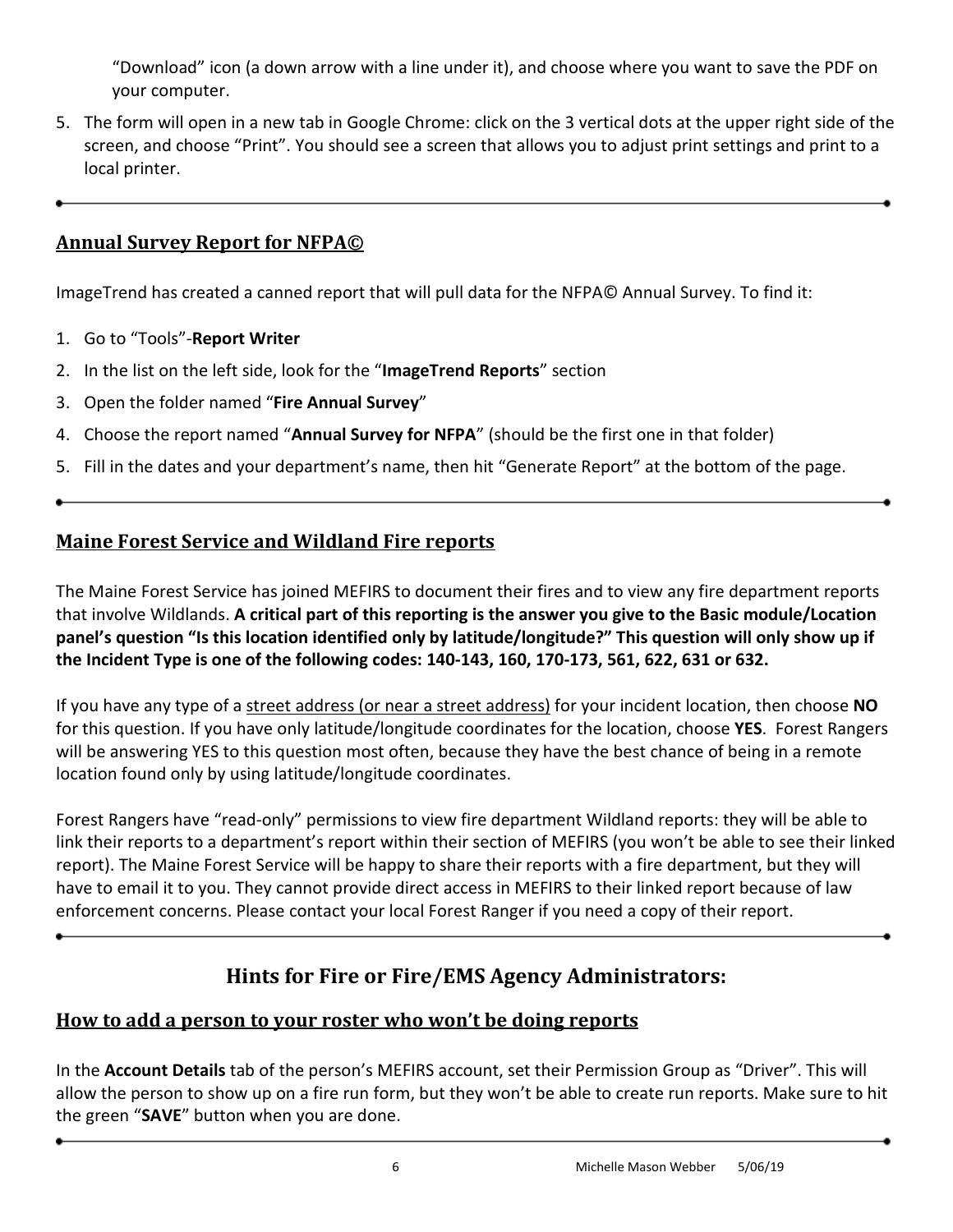#### <span id="page-8-0"></span>**How to adjust the User list to see certain people or permission groups**

Using the different buttons at the **top of the User list**, you can select who you want to show up in the list. For example: if you don't want to see System Administrators in the list, but need to see your users who are Agency Users or Drivers, you can choose those permissions groups in the drop-down list next to the "**Permissions Group**" field and then choose the blue "**GO**" button in that grey bar on the right side. The list will automatically adjust to show just those people in the Agency User or Drivers permission groups. To quickly see only those people who show up in the EMS run form, select "YES" in the "**Show in EMS Run Form**" button selection and then choose the blue "**GO**" button. I don't believe the list can be "frozen" into a certain selection at this time: you would have to make your adjustments when you open the User list.

If you need to keep the User list showing the groups you have chosen, but also need to open a certain person's account in that modified list: right-click on the person's name and choose "open link in new tab". The person's information will show up in a separate tab in the browser (click on the new tab to see what's in it). Make your updates in the person's account, click the green SAVE button, and then close the tab (click the "X" on the tab) and you will be taken back to your User list that still shows just the groups you have chosen.

<span id="page-8-1"></span>

#### **How to activate people so they can use inspection forms**

\*\* People need to be activated in their accounts if they are going to use Inspection forms as part of a department's use of the Locations/Occupants/Inspections modules.

1. In a person's **Employment** tab, in the "**Other Duties as Assigned**" box, in the **Inspector** line- click the "Yes" button to allow the person to use an Inspection form. Make sure to hit the green "**SAVE**" button when you are done.

## <span id="page-8-2"></span>**How to unlock someone's MEFIRS account so they can log in**

Go to their fire department, click on the person's name in the User list, choose their **Account Details** tab, go down to Login Access, choose "**Yes**" to unlock them, and hit the green "**SAVE**" button.

\*\*\*Note: neither FMO nor the Maine EMS people will unlock a user's account, because there may be a very good reason why that user has been locked out and we wouldn't know about it. That's why it is the local Fire Agency Administrators who must unlock a user's account- so there won't be any mix-ups.

<span id="page-8-3"></span>

## **How to deactivate someone so they can't access your department's MEFIRS account**

Click on the person's name in the User list for your department, choose their **Account Details** tab, go down to Agency Status, choose the "**Inactive**" button, and hit the green "SAVE" button. This will prevent the person from accessing your department's MEFIRS account, but it will let them access other Fire/EMS department MEFIRS accounts they have access to.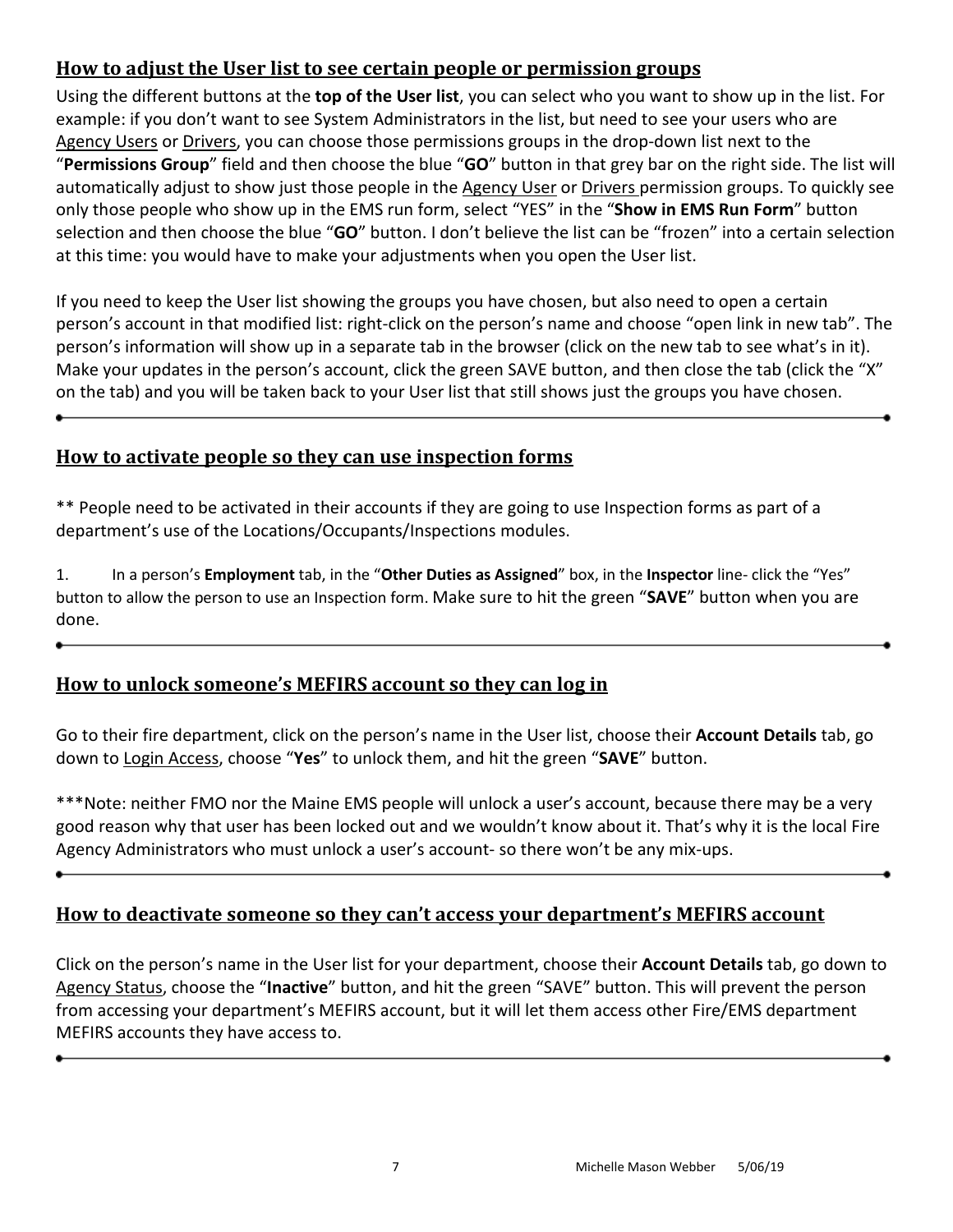### <span id="page-9-0"></span>**How to make the FMO Incident List View the default for your department's fire report list**

Go into the drop-down list under your department's name, choose "**Configuration**", and then choose "**Incident List Views**". Click on the arrow on the far-right side of the row that contains the "FMO Fire Incident List". When the Configuration window opens, click on the drop-down arrow on the "MORE" button on the upper right side of the page, and choose "Make this your default view" and click the green "**SAVE**" button.

When you go back into your Incident List, the "FMO Fire Incident List" should be the default view (it has a black star next to it) and you shouldn't have to change views in the future.

#### <span id="page-9-1"></span>**How to set up your supporting agencies for Mutual Aid, Transfer/Transport, etc.**

- 1. In your department's Resources tab, choose "**Supporting Agencies & Units**". When the list loads, you will see all the agencies that are in MEFIRS. There are over 500 of them in the system, so you will eventually use the "forward" and "back" buttons down in the bottom right corner to flip through the list.
- 2. Click on the grey section of the "**Name**" column, so the list of agencies will sort alphabetically.
- 3. The easiest way to manage this process is to inactivate all the agencies on a page and then activate only the ones on the page that your department works with. So, you would go to the far-right column called "Status" and click the "Inactive-Select All" box: this should turn all the buttons underneath to "Inactive". Then you can look at the list on that page and click the green "Active" button in that "Status" column for any fire department or ambulance service your department uses as mutual aid, etc. Some choices will be greyed out because your department won't have access to certain agencies.
- 4. Now you can click within each column of an agency's row and choose YES or NO for each category that the agency may work in with your department. For example, if Acton Fire-Rescue only does Mutual Aid for your department, all the **BLUE** buttons in its row will be set to **NO**, except for the **Mutual Aid Dept.** button, which will be set to **YES**. Click the green "**SAVE**" button in the upper right corner of the list before you move to the next page. Remember to use the "forward" and "back" buttons down in the bottom right corner to flip through the list.

#### <span id="page-9-2"></span>**How to add an agency location to a fire report for call attendance data**

- 1. In your department's Resources tab, choose "**Agency Locations**".
- 2. Click on the "**+ New**" button to add an agency location, and fill out at least the first 4 fields in the form (make sure to fill in the  $Agency$  Location  $#$  field)
- 3. Click the green "**SAVE**" button in the upper right corner of the page. The location will show up in your Incident reports under "Primary Station" so you can choose it for the report.

#### <span id="page-9-3"></span>**How to adjust the auto numbering field in a fire report**

You can adjust the "NFIRS Compliant Number" in your fire reports. This is the read-only number that NFIRS receives for your fire incidents when Michelle exports files to the NFIRS database. This can be adjusted in your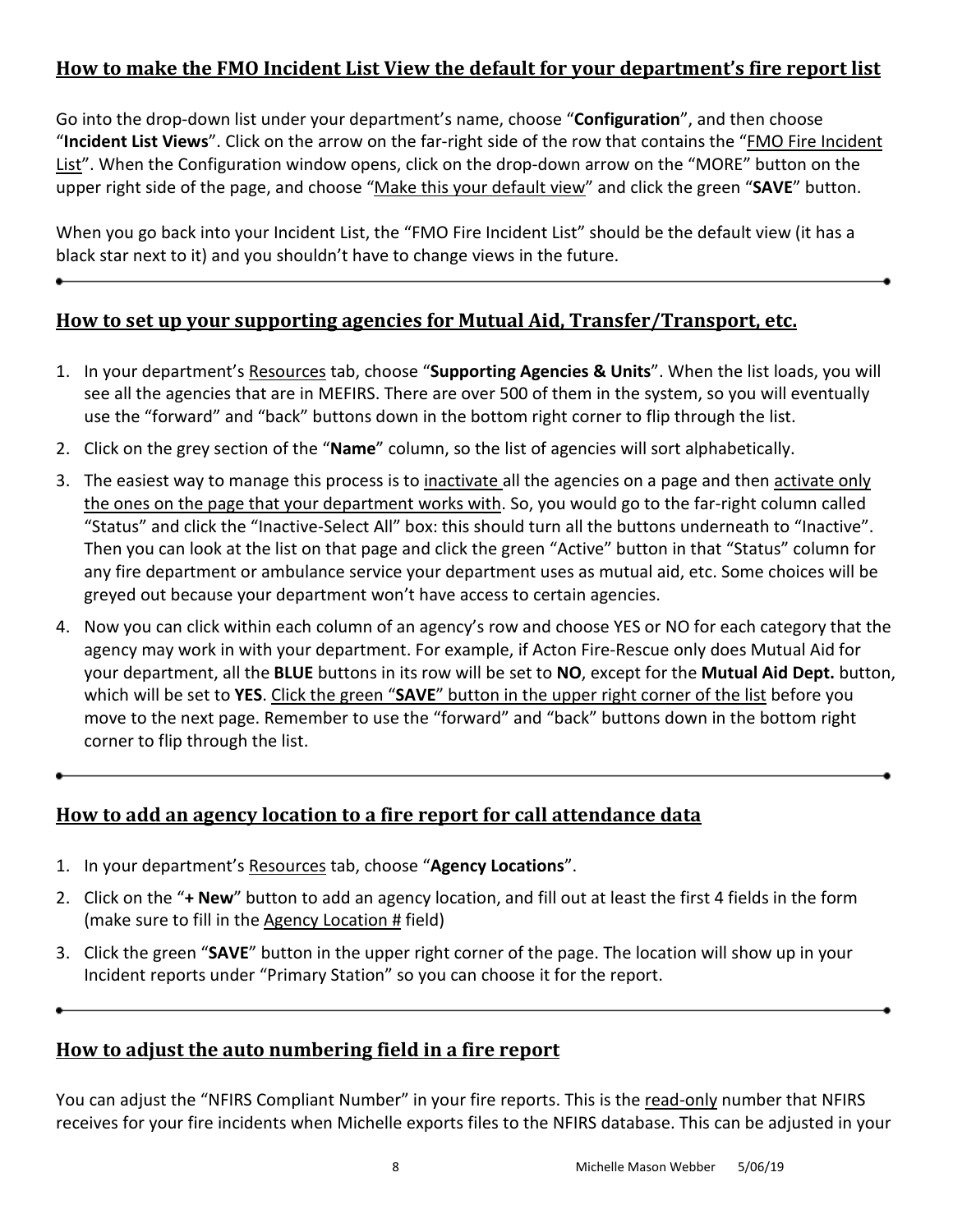department's main tab, under **Configuration/Auto Number/Fire Auto Number**. You can modify the "NFIRS Compliant Number" in two ways:

- 1. In the **Fire Auto Number** section, you can choose to have the system automatically generate an "NFIRS Compliant Number" based on a setup that you choose. These are the steps to take:
	- a. Set the "NFIRS Compliant Number" to **Auto-Generate**
	- b. Adjust the fields to the format you want (remember that the "NFIRS Compliant Number" cannot be larger than 7 digits)
	- c. Preview the auto-generated number and adjust accordingly
- 2. In the **Fire Auto Number** section, you can choose to have the system automatically generate an "NFIRS Compliant Number" based on your department's Incident Number (this is the number for your fire incidents that is either assigned by CAD or you choose to manually type in-and it's also known as "Other System Number"). **Use this choice if your department's Incident Numbers have special characters (like dashs) or letters**. These are the steps to take:
	- a. Set the "NFIRS Compliant Number" to **Generate from Other System Number**
	- b. Enter a sample number to preview it (remember that the final "NFIRS Compliant Number" cannot be larger than 7 digits)

<span id="page-10-0"></span>\*\*\* More information on how to do this can be found in the Help/University under the CONTENTS tab--- Incident Settings---General Incident Settings---Auto Numbers---Fire Auto Numbers.

## **How to Add Apparatus and Personnel in the Apparatus Power Tool**

#### <span id="page-10-1"></span>**Setting up apparatus to use in the Apparatus Power Tool**

\*\* To view the current list of vehicles in your department, go to the **Resources** drop-down list at the top of your department's account, then choose **Vehicles & Call signs**. Critical fields that need to be completed for a vehicle's setup include the *Fire Apparatus Type* and *Fire Apparatus Primary Use* fields.

\*\*\* You can view Apparatus setup information in the Help/University in the CONTENTS tab, by going to System/Agency Setup---Resources---Vehicles and Call Signs. *You have to set up the Apparatus first before you can use them in the Apparatus Power Tool.*

#### <span id="page-10-2"></span>**Using the Apparatus Power Tool to add an apparatus to the report**

- 1. Select the Apparatus Power Tool icon in the lower right corner of the fire run report.
- 2. You will see a blank Apparatus screen. Choose the "New" button.
- 3. Then a list of Apparatus appears. Select the one you want.
- 4. Activity details for that Apparatus will appear. Choose activities for this apparatus. Then choose the "Edit Details" button on the right side of the screen in the gray Apparatus bar.